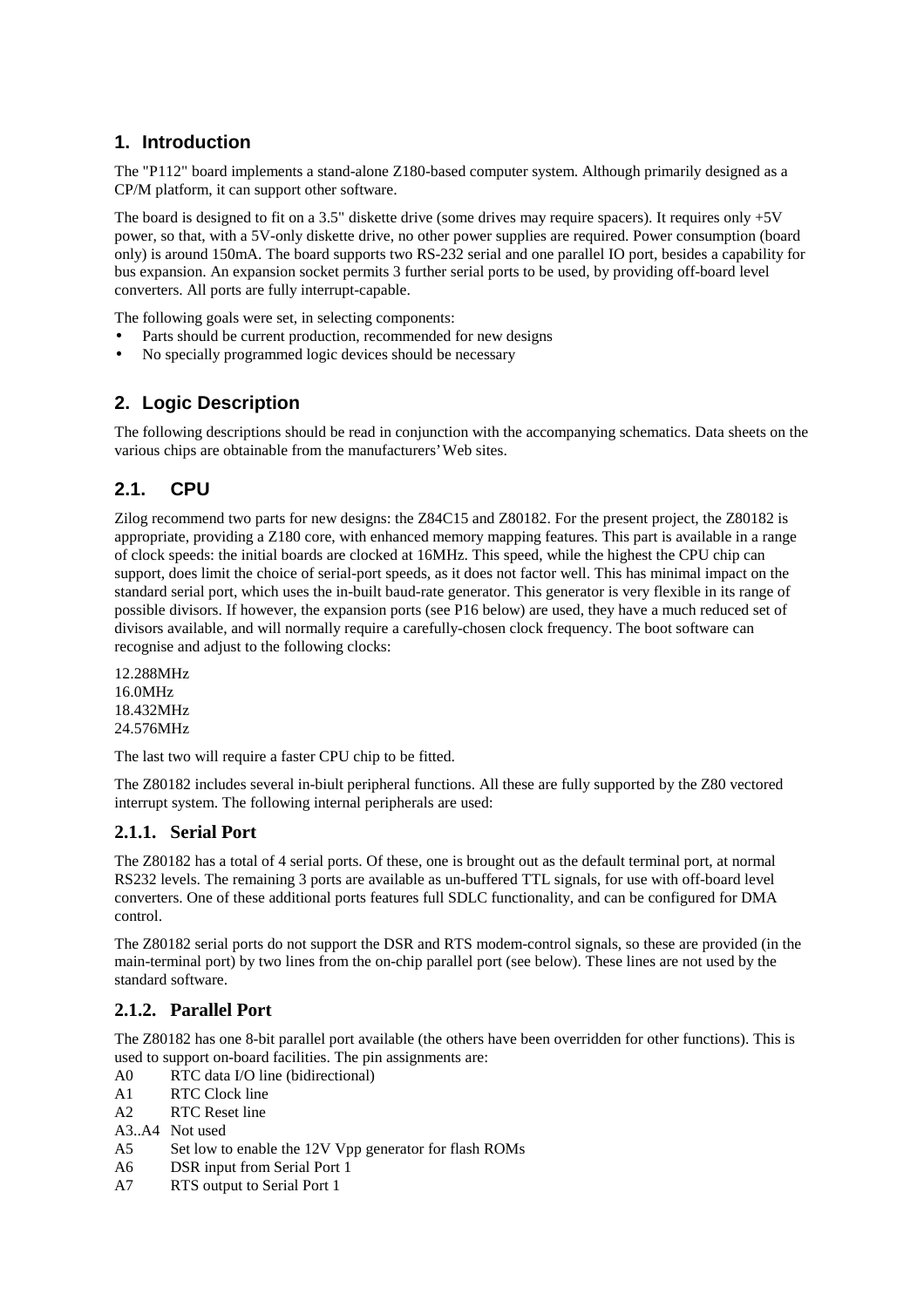# **2.1.3. DMA**

By default, DMA Channel 0 is used for the diskette controller, and Channel 1 is available to an expansion card (if fitted). Jumper P2 may be altered if required, to provide DMA support for Serial Port 1.

The Z180 DMA only provides the TENDx (end-of-block) signal during its *write* cycle. This makes it unusable with the floppy disk controller, when reading from the disk (the FDC requires TEND asserted during the DMA cycle addressed to it, not to the memory). Consequently, the FDC is programmed not to use TENDx, which implies that all transfers will post a "end of cylinder" error. This is allowed for by the software.

#### **2.1.4. Memory Mapping**

The Z80182 includes two levels of memory mapping logic. The first maps the 64kB logical address space into a maximum of 3 "zones" in the 1MB physical address space. The second decodes the RAMCS\ and ROMCS\ outputs from the translated physical address.

In normal use, the first map may be changed frequently, as the operating system switches tasks. The second will normally be initialised at reset, in terms of the amount of memory actually fitted, and not changed thereafter. The boot-code includes a "smart" memory initialisation routine, which examines the chips actually fitted, and locates them in the physical space in an optimal manner. The sign-on message includes a report of the amount of RAM available, and its location in physical address space. If sufficient RAM is present, the ROM will be copied into low RAM, and afterwards disabled. This enables the CPU to be run faster.

The memory setup routine makes two requirements:

- 1. If two RAM chips are fitted, they must be of the same size.
- 2. The address-decode jumper P1 must be correctly set.

If these requirements are not met, the startup code will malfunction.

# **2.2. Memory**

The board is designed to accept a wide variety of memory parts, in both 28 and 32-pin packages. The 0.6" DIP format was chosen as being compatible with the widest range of parts.

One ROM socket and two RAM sockets are fitted. A pre-programmed ROM can be fitted in a RAM socket if desired. On-board RAM capacities from 32kB to 1MB are available.

The jumper P3 can interchange the select signals for the ROM and RAM-1 sites. This permits a preprogrammed ROM to be fitted in RAM-1 (U3), to program a blank flash device in U4. (See below).

#### **2.2.1. ROM**

The ROM socket (U4) can accept a 32kB ROM part. A pre-programmed EPROM may be used, or a "flash" ROM. The board includes facilities for in-system programming of 5V and 12V flash ROMs. For normal use, the header P12 should be jumpered across Pins 2-3 (WE\). For 12V parts (Intel or AMD 28F256), the 12V converter U12 is required. At power-up, this converter will be disabled, causing a Vpp of 5V to be supplied via D2. This makes the circuit safe with 5V ROMs also. To program a ROM, set the CPU parallel port pin A5 low: this enables the 12V supply.

For 5V ROMs (eg Atmel AT29C256), U12, Q1, R3 and R4 may be omitted. D2 may be replaced by a shorting link, to deliver standard 5V power.

#### **2.2.2. On-Board RAM**

Each RAM socket may accept a 32kB, 128kB or 512kB SRAM part. The address decoding must be set for the parts in use, as follows:

| RAM size      | RAM part (typical) | P1 setting | P13 setting |
|---------------|--------------------|------------|-------------|
| 32kB / 64kB   | HM62256            | 1-4 (A15)  | $1-2$ (Vcc) |
| 128kB / 256kB | HM628128           | $1-2(A17)$ | $1-2$ (Vcc) |
| 512kB / 1MB   | HM628512           | $1-3(Al9)$ | $2-3(A17)$  |

It is not possible to mix RAM chips of different sizes.

For zero wait-state operation, 70nS parts are required.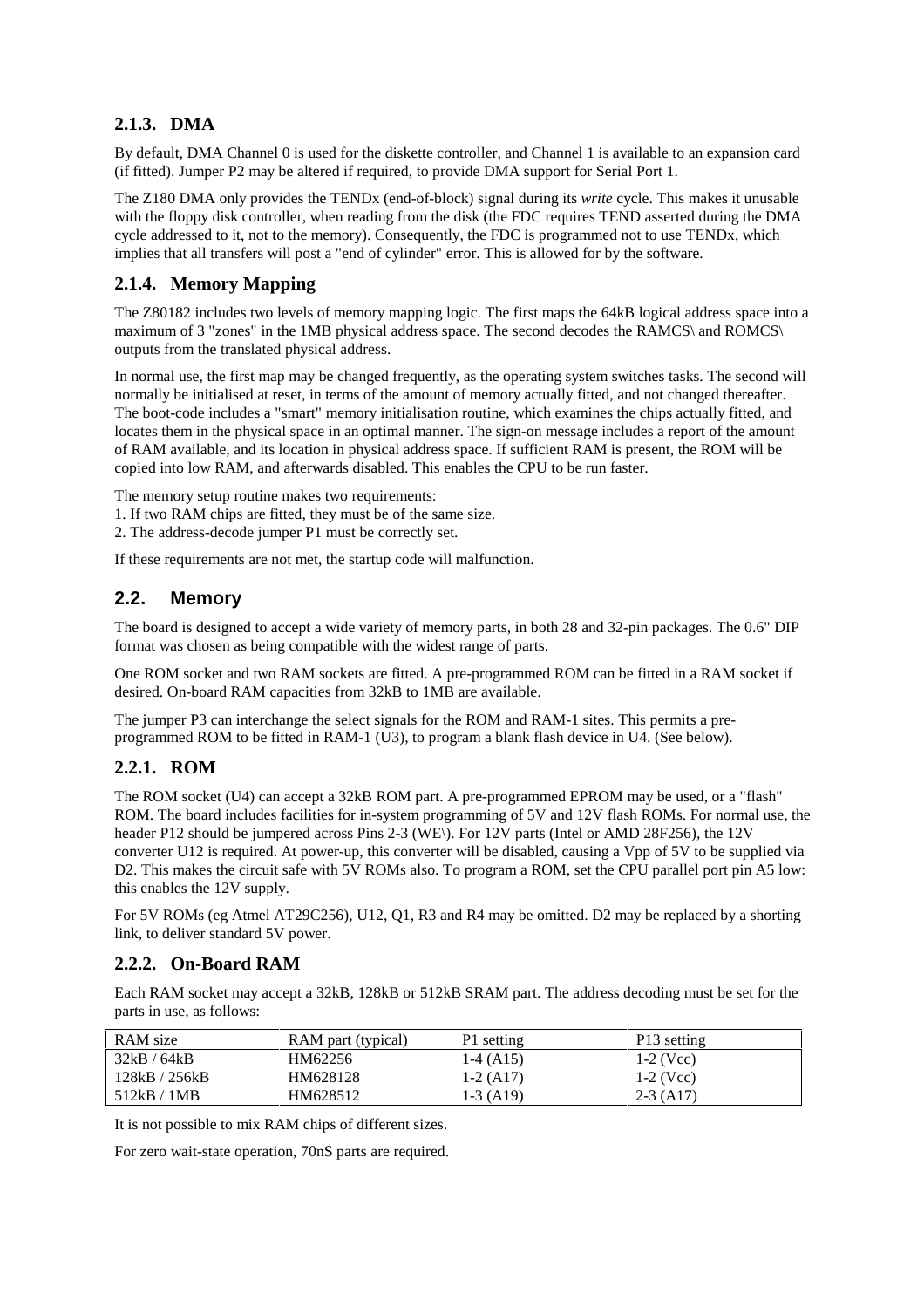# **2.2.3. Expansion RAM**

Provision is made for an expansion board to carry up to 32kB of RAM, which may be mapped into the main memory space. By convention, such memory will be at the top of the 1MB physical space. The purpose of this is to provide for dual-port memory for video drivers and similar devices. Of course, the 32kB may be extended by a bank-switching arrangement on the expansion board.

Expansion board memory should be selected when the signals ROMCS\ and RAMCS\ are both high (ie no onboard memory is selected). The read and write enables are MRD\ and MWR\, which enable bus transactions.

If necessary, the WAIT\ line may be driven low to delay the CPU.

# **2.3. IO Cycle Control**

The multi-function IO chip requires two additional wait-states in every IO cycle, to satisfy its timing. This is provided by setting the IWI bits in the DCNTL register of the Z801821 CPU (IO address 32H).

# **2.4. Real-Time Clock**

The Dallas DS1202 has a simple bit-serial interface. This is supported by 3 bits from the CPU's internal PIO device (see above). The DS1202 also provides a block of battery-backed RAM, which may be useful for storing BIOS setup parameters (memory size, serial communications setups, etc.).

## **2.5. Expansion Socket**

The CPU bus is brought out to the expansion socket J1. Access to expansion memory has been described above. For external IO devices, IORO\ low and M1\ high should be decoded to validate an IO access. Valid addresses for expansion boards are in the ranges 40..7F and C0..D7. The IO data strobes are RD\ and WR\.

Support is provided for expansion boards using the Z80182 internal DMA. The EXTRQ\ request line may be jumpered (at P2) to one of the internal DMA channels.

## **2.6. Serial Port 1**

This is implemented using one of the Z80181's internal SCC channels. These have enhanced capabilities over standard PC channels, including SDLC operation, and fully vectored interrupt support. See the Z80182 documentation for details.

## **2.7. Multi-IO Chip**

The non-CPU IO functions are implemented in a SMC multi-function IO chip. These parts are available in several variants, and the board is designed to accept 4 different types: FD37C651, '652, '665 and '666. Further details on configuration options are given below.

#### **2.7.1. Address Decoding**

The multi-IO chip occupies the IO address space 80..BF. These addresses are mapped to appear to the IO chip as standard PC addresses. Programming of the multi-IO features follows standard PC practice. The address mapping is described below.

#### **2.7.2. Cycle Timing**

The IO chip latches address data at the beginning of IOR\ or IOW\. This can cause problems with the Zilog timing, which regards the RD\ and WR\ signals as basically clock-enables. This is overcome by use of the CPU's "E" clock output, which goes high during the valid part of a bus cycle. This is used as a local enable to IOR\ and IOW\, via the decoder U11A. This decoder also provides the interlock from the safety-latch described below.

#### **2.7.3. Safety Latch**

As pointed out by Claude Palm (The Computer Journal, No. 76) the Z180-series devices can generate spurious IO selections during interrupt-acknowledge cycles. These are normally suppressed, since neither of the RD\ or WR\ data dtrobes appear. However systems which decode the DACK\ (DMA acknowledge) from the address may malfunction, due to these spurious IORQ\ signals. In the present design, this is prevented by the latch U8.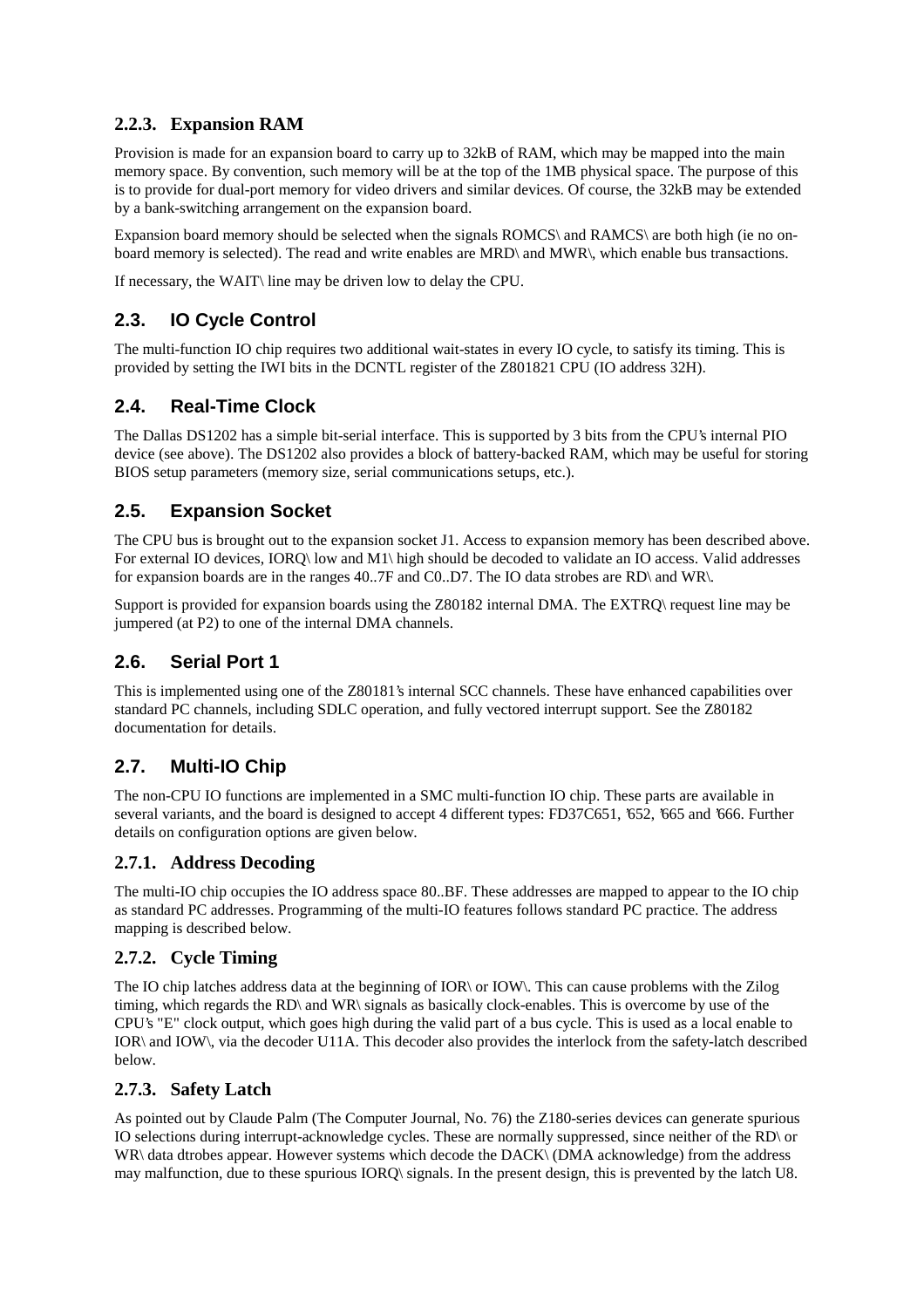This is set at the beginning of a interrupt acknowledge cycle  $(M1 \nmid \text{DRQ} \mid \text{both low})$ , and blocks any address decodes. The latch is only cleared when IORQ\ again goes high, at the end of the acknowledge cycle.

# **2.8. Serial Port 2**

This is the "primary" serial port on the multi-IO device (the secondary port is not used). It is strictly PC compatible.

# **2.9. Diskette Port**

The diskette interface emulates a standard PC-type diskette controller. The IO chip is configured to logically "swap" Drives 0 and 1. This assumes the drives have the DS1 jumper set, as is normal for PC-AT usage. Given this, Drive-0 connects directly to the PCB, with no ribbon-cable cores swapped. This is to enable the PCB to be mounted directly on the disk drive, with the PCB and drive connectors adjacent. Drive-1 will be the further away, and will have cores 10-16 swapped in the cable.

It should be noted that there is no universal standard regarding the placement of the data connector on diskette drives: it is not possible to have this card fit directly to **every** drive available. The direct fitting has been tested with Teac FD235 drives.

# **2.10. Printer Port**

The printer port provides PC-like functions, in basic bidirectional mode. Enhanced ECP and EPP modes are not supported.

# **3. Major Components**

The principal components are briefly introduced below, with particular reference to their use in the present application.

# **3.1. CPU Chip**

The Z80182 provides a Z180 CPU core, multi-function serial IO port, and two DMA channels. Extensive use is made of the Z180's memory mapping ability, to fill in "holes" in the physical address space, and to switch the ROM in and out of circuit.

This part is available in several speed grades: the initial build will be fitted for 16MHz clocking.

## **3.2. I/O Combination**

Most of the IO functions are implemented in a SMC multi-IO part, designed for use in PC's. The board is multicapable, and can accept any of the following parts:

- FDC37C651
- FDC37C652
- FDC37C665
- FDC37C666

The '651 and '665 are fully software configurable. However the '652 and '666 have some functions configured by external resistors. These are not otherwise fitted, and are the only surface-mount resistors on the board. Space limitations preclude putting reference designators on the board, however they are all 1206 size, 27k $\Omega$ parts. Their reference designators are R101..R111. No harm will occur if they are fitted with a softwareconfigurable IO chip.

These parts can be programmed to generate active-high or active-low interrupt signals. In this application, active-low is required, and is selected by the start-up code.

## **3.2.1. Port Addressing**

The IO chip may be configured for several different internal address decoding schemes, correponding to different IO assignments in a PC environment. In the present application, the following addresses are used:

| <b>D</b><br>Function | CDII<br>Address                     | ch <sub>1</sub> p<br>(IU<br>Address |
|----------------------|-------------------------------------|-------------------------------------|
| Parallel<br>Port     | $\circ$ $\Gamma$<br>$-8C_{\dots Q}$ | 3RF                                 |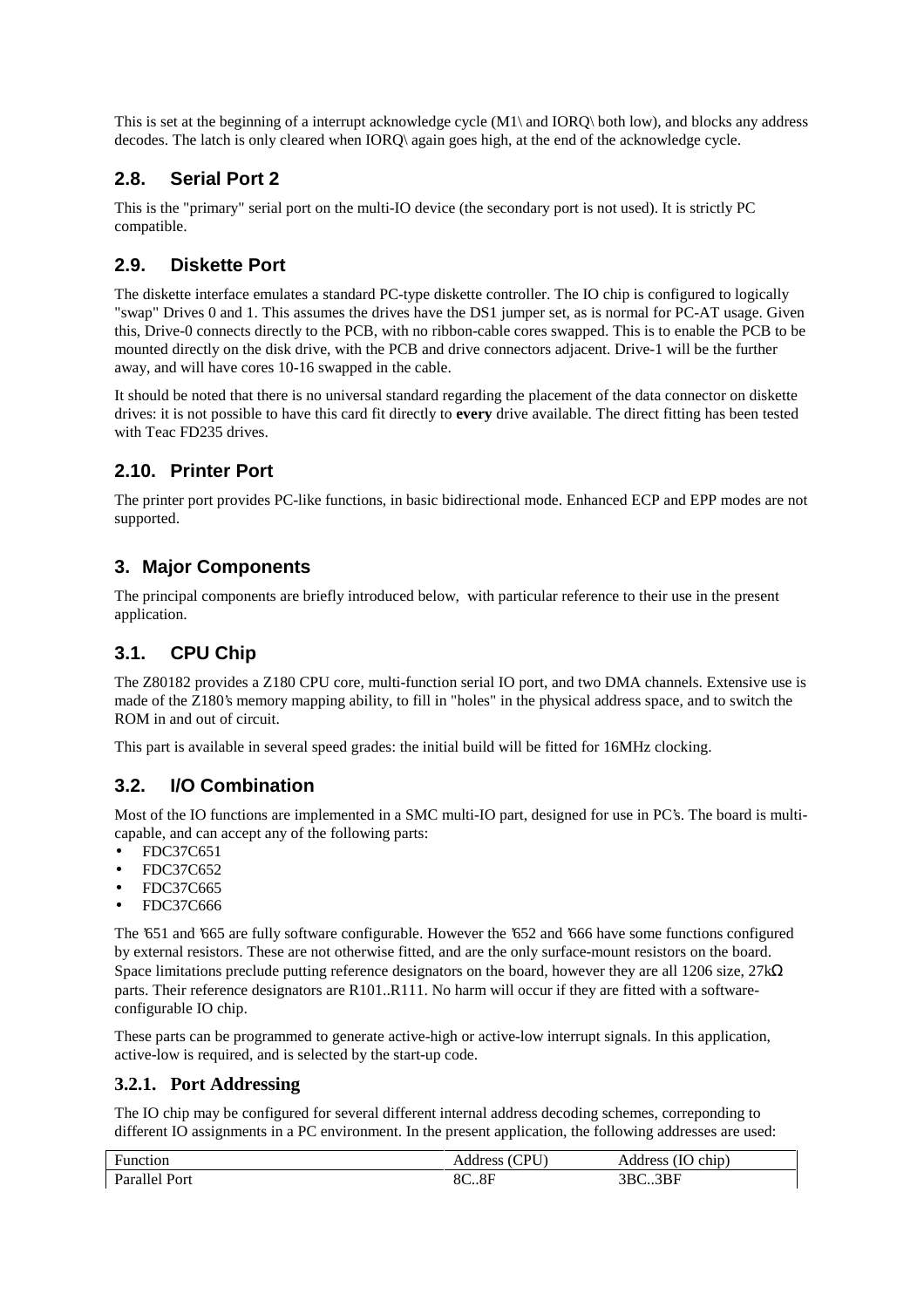| Diskette (program access) | 9097  | 3F03F7 |
|---------------------------|-------|--------|
| Serial Port               | 989F  | 3F83FF |
| Diskette (DMA access)     | A0.BF | N/A    |

### **3.3. Flash ROM**

The board is designed to accept a variety of flash ROM parts. The inital build is fitted with Intel parts, which need a 12V programming voltage. If 5V-only parts (eg Atmel) are used, the voltage converter U12 and its associated components may be omitted.

#### **3.4. Realtime Clock**

A Dallas DS1202 realtime clock/RAM is used. This has a serial interface, which is implemented using 3 spare parallel-port pins from the CPU chip.

Be aware that this chip, when first powered-up, defaults to write-protected and oscillator disabled. Before it will run normally, you must first turn off write-protect, then activate the oscillator. Each is a single-byte write operation.

## **4. Connector Pins**

The pin assignments of the various connectors are tabulated below. All are 0.1" pitch headers.

#### **4.1. P1 RAM Size Selector**

| Pin Assignment        |                       |  |  |  |
|-----------------------|-----------------------|--|--|--|
| Address decoder input | 2 A17 $(128kB$ chips) |  |  |  |
| $3$ A19 (512kB chips) | 4 A15 $(32kB$ chips)  |  |  |  |

This jumper selects the address at which the address logic switches between the RAM chips. In effect, it defines the capacity of each RAM chip. The pin assignment is as follows:

#### **4.2. P2 DMA Requests**

| Pin Assignment |                               |                            |  |  |  |  |
|----------------|-------------------------------|----------------------------|--|--|--|--|
|                | 1 Diskette controller request | 2 DMA request $0$ (to CPU) |  |  |  |  |
|                | 3 Expansion skt. request      | 4 DMA request 1 (to CPU)   |  |  |  |  |
|                | 5 SIO request                 |                            |  |  |  |  |

This header selects the sources for DMA requests. The Z180 core includes 2 DMA channels, which may be connected among 3 possible sources: diskette, expansion socket, and serial IO channel. The standard boot code requires Pins 1 and 2 jumpered.

# **4.3. P3 Flash Bootload Selector**

| Pin Assignment      |                       |  |  |  |
|---------------------|-----------------------|--|--|--|
| RAM select from CPU | 2 RAM socket 1 select |  |  |  |
| 3 ROM socket select | 4 ROM select from CPU |  |  |  |

For normal use, jumper pins 1-2, 3-4. For ROM duplicating, jumper pins 1-3, 2-4.

This jumper allows the ROM (U4) and RAM-1 (U3) sockets to be logically interchanged. The effect is that the CPU will boot from RAM-1. This enables the board to serve as a flash-ROM duplicator, using the following procedure.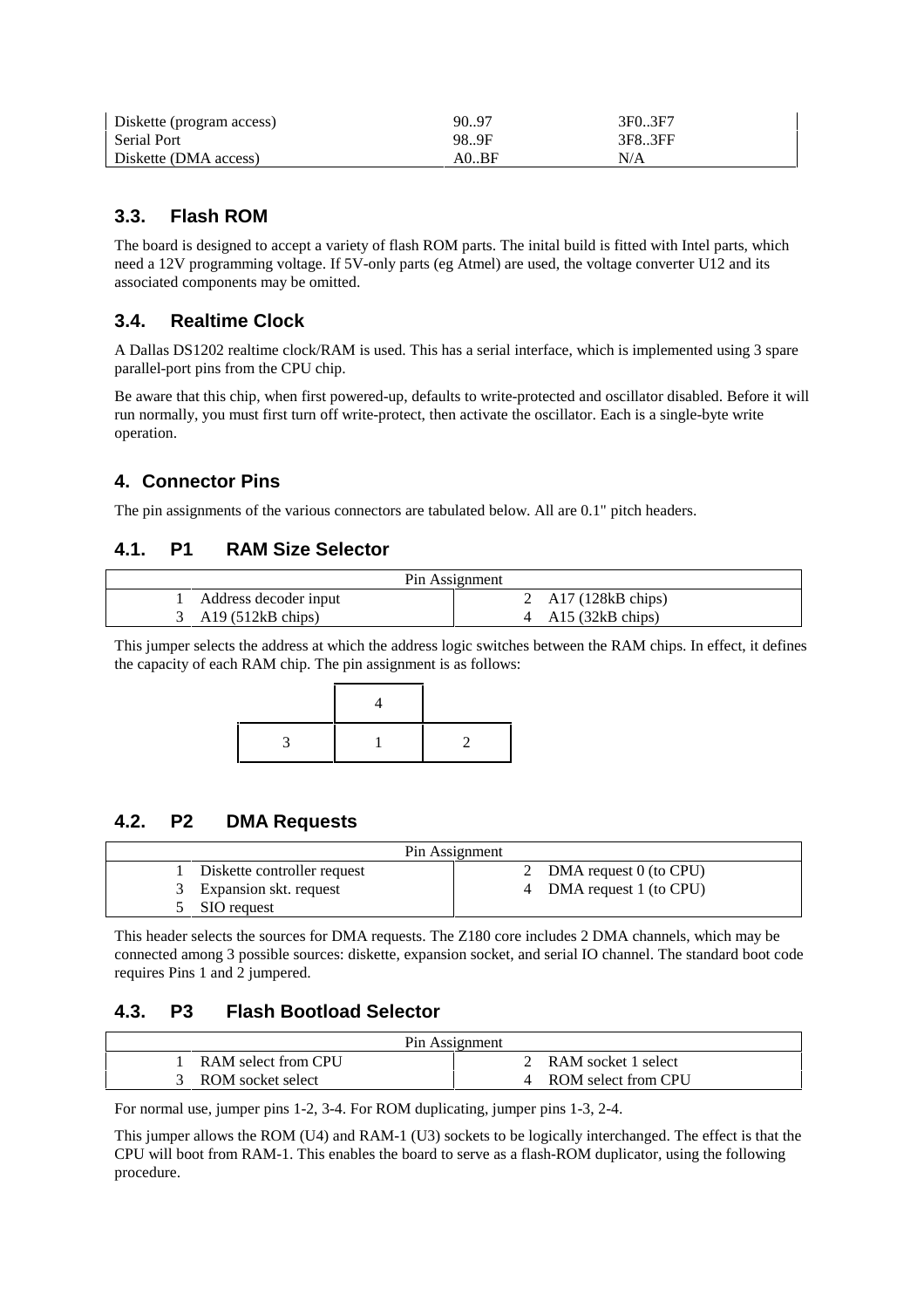Set P3 in the "normal" position, and fit the standard boot ROM in U4, with a 32kB RAM in U2 and U3. Boot the system: it will report RAM available at 40000..4FFFF (physical locations). The logical space is mapped as 0000..7FFF to U4 (ROM), and 8000..FFFF to U3 (RAM). U2 is currently inaccessible (being overlaid by the ROM).

*NB The following procedure will be superseded by future software.*

Now copy the existing boot code into U3 as follows. Manually enter the following code into high memory:

| di    |          | F3                |                       |
|-------|----------|-------------------|-----------------------|
| ld    | h1.0     | 21 00 00          |                       |
| 14    | de, 8000 | 11 00 80          |                       |
| ld    | bc.FFF0  | 01 FO FF          | :Copy up to this code |
| ldir. |          | ED B <sub>0</sub> |                       |
| halt  |          | 76                |                       |
|       |          |                   |                       |

Set SP=FFFF, and Go FF00. The ROM code will be copied into U3 RAM (*overwriting the Debugger workspace*), and the CPU will then halt.

*Without removing power*, hold the Reset input pin low. Then interchange the J3 jumpers, and fit the new ROM in U4 (*do this carefully: you are "hot-plugging" the ROM*). Finally remove the Reset. The board will re-boot, and will report RAM at 40000..47FFF (physical). The code now sees logical addresses 0000..7FFF in U3, and 8000..FFFF in U2. The ROM is currently inaccessible.

The system is now live, with 64kB of logical RAM available. You can boot the operating system normally, and use the ROM-burning program (*not yet available*) to program the ROM. *Remember to use an OS version with a RAM-resident BIOS!*

To boot from your new ROM, don't forget to reset the P3 jumpers before resetting. If you do not, it will boot from the RAM image: this may be a useful technique for checking-out a new boot program before burning it in ROM.

The above procedure is not, of course, limited to building boot ROMs. In this mode, the board serves as a general-purpose flash-ROM programmer, for 32kB parts.

#### **4.4. P4 Serial Port 1**

| Pin Assignment |              |    |                   |
|----------------|--------------|----|-------------------|
|                | $DCD$ (in)   |    | 2 DSR (spare in)  |
|                | $3$ RXD (in) |    | 4 RTS (spare out) |
|                | 5 TXD (out)  |    | $6$ CTS (in)      |
|                | 7 DTR (out)  |    | 8 SYNC/RI (in)    |
|                | Ground       | 10 | Not used          |

The pin assignments are such that a 10-way ribbon cable (with the 10th core removed) can connect a 10-way header to a DB-9 plug, and generate the standard PC/AT pin arrangement. This port is implemented as a Z180 port, which does not support the DSR and RTS lines. These are therefore implemented using parallel port pins. This port can support synchronous modes, in which the CPU's SYNC pin (normally used as the RI input) becomes an output. To prevent contention with the RS232 receiver, the jumper at P5 should be removed in synchronous working.

The Z180 uses the CTS and DCD pins as hardware enables. For the port to operate, these must either be strapped to the DTR output, or connected via (for example) a "null modem" cable to another PC-AT compatible port. *If left open, the port will be disabled.*

#### **4.5. P5 SYNC Jumper**

| Pin       |            |  |  |  |
|-----------|------------|--|--|--|
| From SYNC | pin on CPU |  |  |  |
| receiver  | YNC        |  |  |  |

See P4 above. This link may be removed to prevent contention between the SYNC output of the CPU chip, and the RS232 receiver output. The link should be fitted in asynchronous working, and removed for synchronous.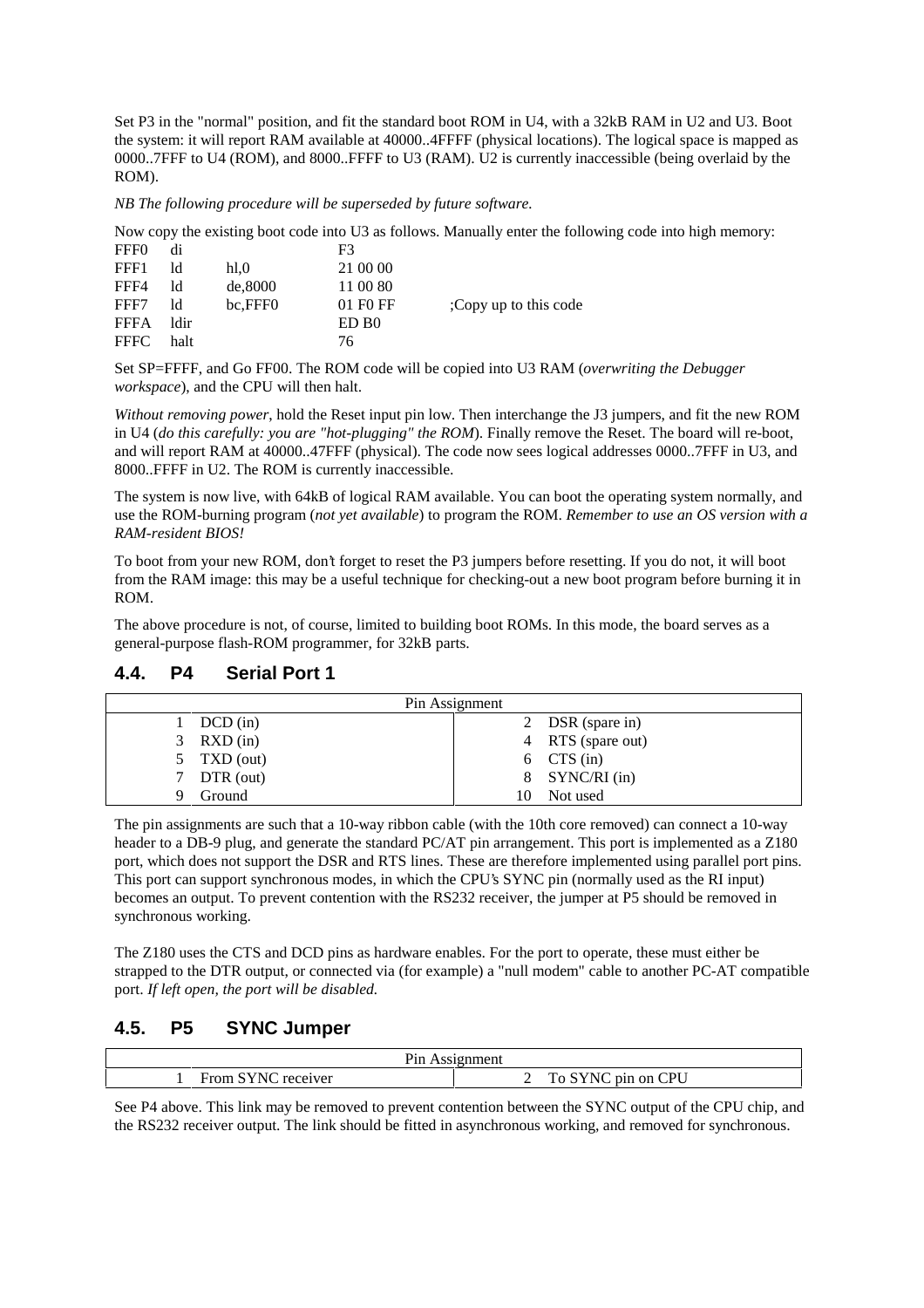### **4.6. P6 Power Supply/Reset**

| Pin Assignment |          |  |  |
|----------------|----------|--|--|
| Ground         | $2 + 5V$ |  |  |
| 3 Reset        | $4 + 5V$ |  |  |
| Ground         |          |  |  |

The reset input is intended for a switch to ground. It may be left open, the board will automatically reset when powered up.

## **4.7. P7 Parallel Printer**

| Pin Assignment |                |    |                    |  |
|----------------|----------------|----|--------------------|--|
|                | Strobe\        | 2  | AutoFeed $\langle$ |  |
| 3              | D <sub>0</sub> | 4  | $Error \setminus$  |  |
| 5              | D1             | 6  | $Init \setminus$   |  |
|                | D <sub>2</sub> | 8  | Select-In\         |  |
| 9              | D <sub>3</sub> | 10 | Ground             |  |
| 11             | D <sub>4</sub> | 12 | Ground             |  |
| 13             | D <sub>5</sub> | 14 | Ground             |  |
| 15             | D <sub>6</sub> | 16 | Ground             |  |
| 17             | D7             | 18 | Ground             |  |
| 19             | Ack            | 20 | Ground             |  |
| 21             | <b>Busy</b>    | 22 | Ground             |  |
| 23             | PaperEnd       | 24 | Ground             |  |
| 25             | Select         | 26 | Ground             |  |

The pin assignment is such that a 26-way ribbon cable (with line 26 removed) may run direct to a DB-25 connector, presenting a standard IBM parallel printer interface.

The interface offers the basic bidirectional capability; expanded (ECP/EPP) features are not available.

#### **4.8. P8 Serial Port 2**

| Pin Assignment |               |    |              |
|----------------|---------------|----|--------------|
|                | 1 DCD $(in)$  |    | 2 RXD $(in)$ |
|                | $3$ TXD (out) |    | 4 DTR (out)  |
| $\sim$         | Ground        |    | $6$ DSR (in) |
|                | 7 RTS (out)   |    | 8 $CTS$ (in) |
| Q              | RI(in)        | 10 | Not used     |

See P4 for details. This port is implemented on the combination IO chip, and is strictly PC compatible.

#### **4.9. P9 Disk Drives 0,1**

| Pin Assignment |                    |    |                 |
|----------------|--------------------|----|-----------------|
| 2              | <b>DENSEL</b>      | 4  | Not used        |
| 6              | DRATE <sub>0</sub> | 8  | <b>INDEX</b>    |
| 10             | $MTR0\setminus$    | 12 | DR1             |
| 14             | $DR0\langle$       | 16 | MTR1            |
| 18             | $DIR\setminus$     | 20 | $STEP\setminus$ |
| 22             | <b>WDATA</b>       | 24 | <b>WGATE</b>    |
| 26             | $TK0\setminus$     | 28 | <b>WPROT\</b>   |
| 30             | <b>RDATA</b>       | 32 | <b>HDSEL</b>    |
| 34             | <b>DSKCHG\</b>     |    |                 |

All odd-numbered pins are Ground. Drive wiring is the usual PC/AT type, with lines 10..16 switched around between the drives. The Drive 0 & 1 signals are logically interchanged within the IO chip, so that the drive connected *without* a twist in the cable is Drive 0. This will typically be the drive on which the board is mounted.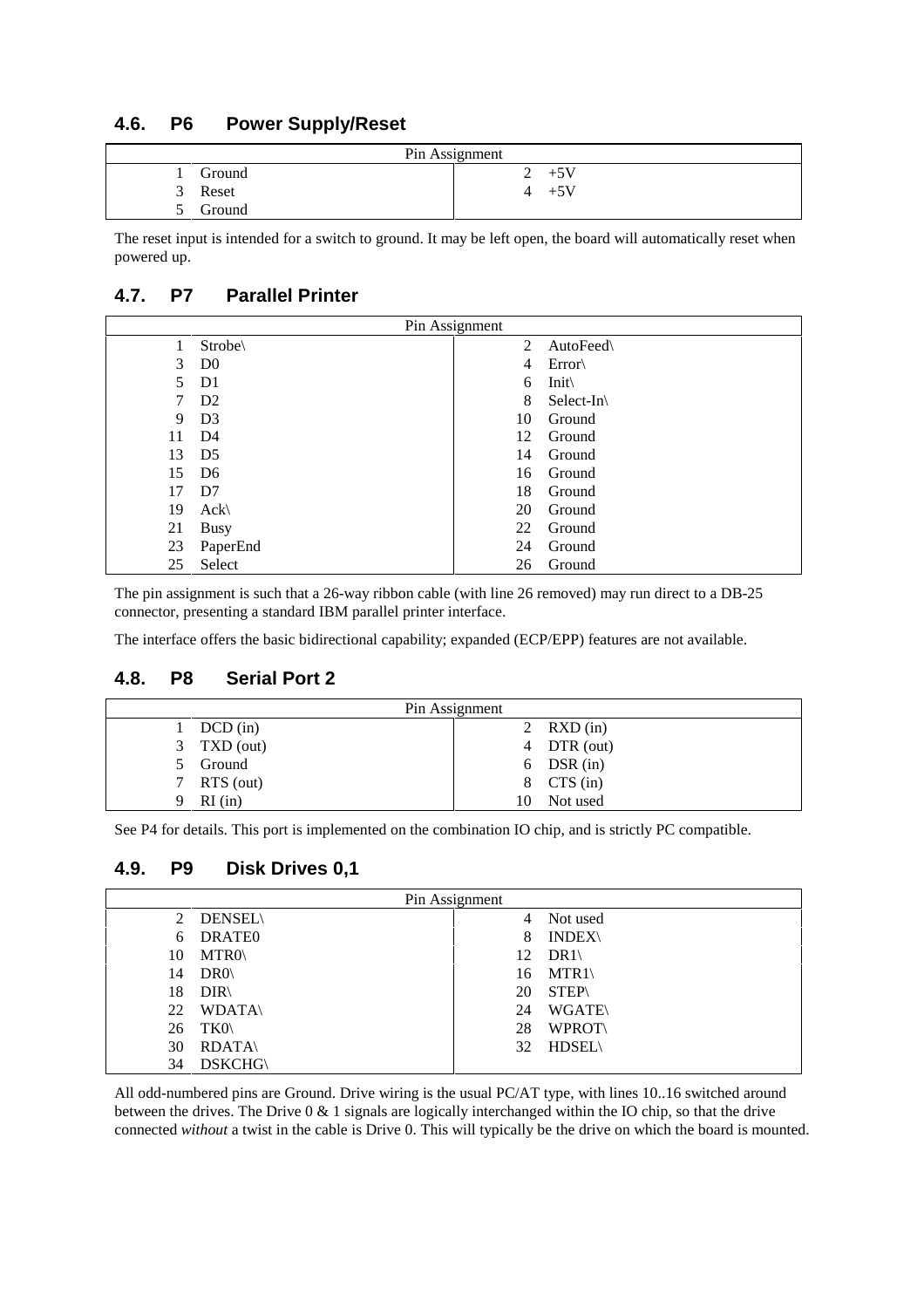#### **4.10. P10 Disk Drives 2,3**

Same as P9, but decodes Drives 2 & 3.

#### **4.11. P11 Battery Isolator**

| n'<br>.<br>ımen<br>п<br>$\cdots$<br>------ |                  |  |  |
|--------------------------------------------|------------------|--|--|
| round <sup>:</sup>                         | -ve<br>ucce<br>- |  |  |

This serves as a safety-isolator while working on the board, and to force a reset to the real-time clock chip.

### **4.12. P12 ROM Pin-3 Function**

| Pin Assignment           |                       |  |  |
|--------------------------|-----------------------|--|--|
| $+5V$                    | 2 $U4 \text{ pin } 3$ |  |  |
| 3 Memory Write $\langle$ |                       |  |  |

This jumper connects Pin 3 of the ROM socket either to MWR\, or to Vdd. For normal use, connect to MWR\.

#### **4.13. P13 RAM Pin-30 Function**

| Pin Assignment |                 |  |  |
|----------------|-----------------|--|--|
| $+5V$          | 2 $U2/3$ pin 30 |  |  |
| A17            |                 |  |  |

For 512kB RAM chips, this pin should connect to A17. For smaller parts, connect to Vdd.

#### **4.14. P14 Extra Serial Ports**

This connector carries un-buffered signals for the spare CPU serial ports. Uncommitted inputs have 47kΩ pullup resistors. The signal names follow those used in the Z80182 data-book, which should be consulted for the capabilities of these ports. The pin-outs are:

| Signal           | Pin | Signal           |
|------------------|-----|------------------|
| TXA1             | 2   | RXA0             |
| RTS <sub>0</sub> | 4   | CTS <sub>0</sub> |
| $RTSB = TEND1$   | 6   | <b>DTRB</b>      |
| CTS1             | 8   | TXA0             |
| RXA1             | 10  | DCD <sub>0</sub> |
| <b>CTSB</b>      | 12  | <b>DCDB</b>      |
| Vcc              | 14  | <b>TXDB</b>      |
| <b>TRXCB</b>     | 16  | <b>RXDB</b>      |
| <b>RTXCB</b>     | 18  | <b>SYNCB</b>     |
| <b>GND</b>       | 20  | GND              |
|                  |     |                  |

The 3 ports are designated by the final characters in the names, thus:

0 & 1 Basic asynchronous ports

B Full-function a/sycnhronous port

Note that RTSB and TEND1 share a pin. Either role is possible, by suitably programming the CPU chip. The standard software does not use this pin at all.